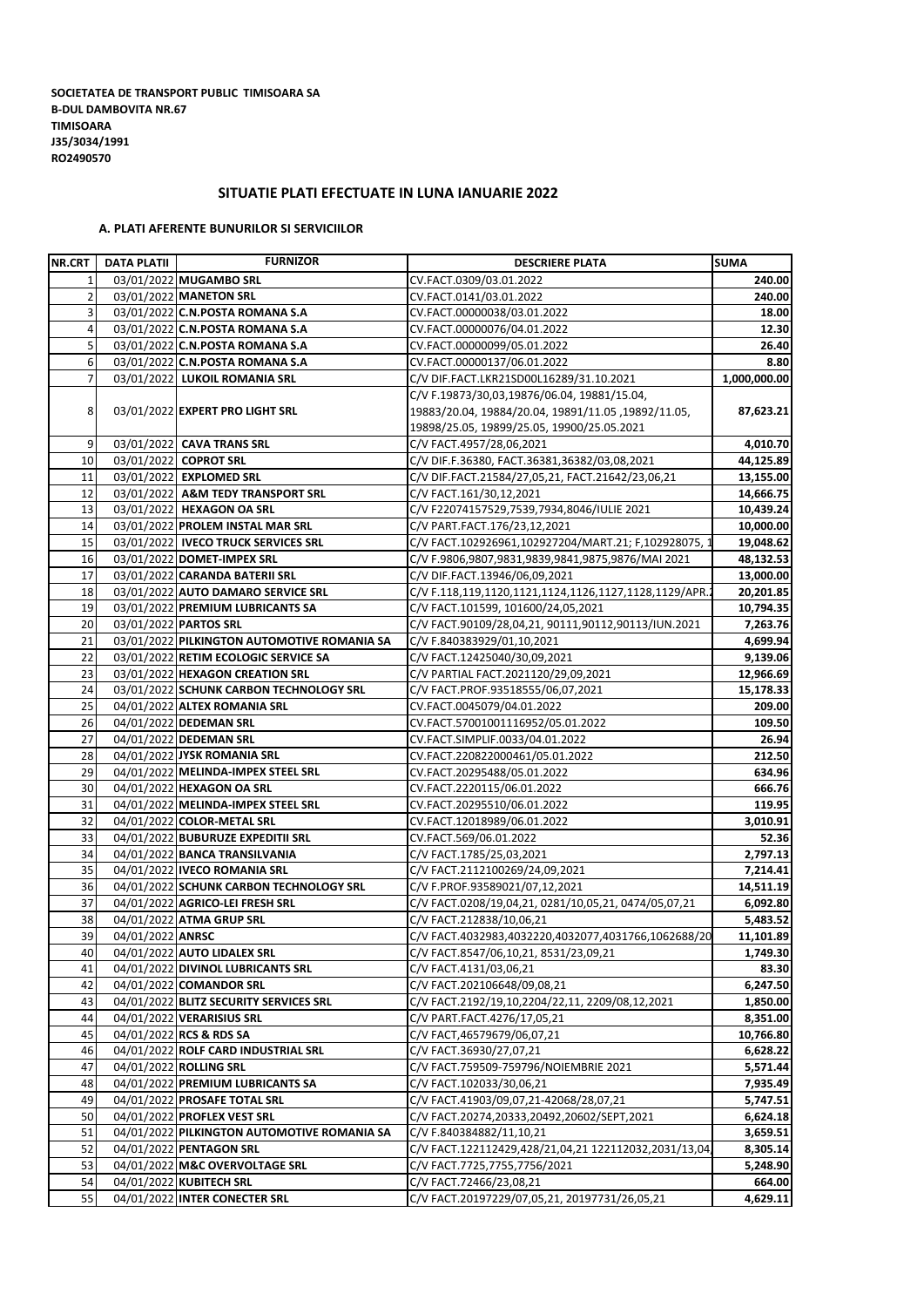| 56       |                       | 04/01/2022 IDEEA IMPERIAL TIM SRL                                       | C/V DIF.FACT.4842/18,08,21, 4944/10,09,21                                                        | 8,092.61        |
|----------|-----------------------|-------------------------------------------------------------------------|--------------------------------------------------------------------------------------------------|-----------------|
| 57       |                       | 04/01/2022 HIDROCONSULT SRL                                             | C/V DIF.2079/10,11,2021                                                                          | 5,000.00        |
| 58       |                       | 04/01/2022 GENERAL BETON ROMANIA SRL                                    | C/V FACT.2082/05,10,21                                                                           | 2,029.97        |
| 59       |                       | 04/01/2022 ELECTROECHIPAMENT INDUSTRIAL SRL                             | C/V FACT.3010758/31,08,21, 3010807/30,09,21                                                      | 3,748.50        |
| 60       |                       | 04/01/2022 SCM MEDIA ONLINE SRL                                         | C/V FACT.550,573,598/2021                                                                        | 4,000.00        |
| 61       |                       |                                                                         | 04/01/2022 TELEKOM ROMANIA COMMUNICATIONS SAC/V FACT.210311637437,5720,5860,6265,5294/2021 ECHIP | 1,805.29        |
| 62       | 05/01/2022 O.N.R.C.   |                                                                         | CV.FACT.1000056/05.01.2022                                                                       | 45.00           |
| 63       |                       | 05/01/2022 CRISTAL SRL                                                  | CV.FACT.118359/04.01.2022                                                                        | 1,659.62        |
| 64       |                       | 05/01/2022 MEKNET INTERNATIONAL SRL                                     | CV.FACT.000001-0018855/04.01.2022                                                                | 1,160.00        |
| 65       |                       | 05/01/2022 EUROINSTAL TECHNIC SRL                                       | CV.FACT.2250018/05.01.2022                                                                       | 130.00          |
| 66       |                       | 05/01/2022 DEDEMAN SRL                                                  | CV.FACT.57004150600/05.01.2022                                                                   | 1,134.21        |
| 67       |                       | 05/01/2022 DEDEMAN SRL                                                  | CV.FACT.57004150615/06.01.2022                                                                   | 732.80          |
| 68       |                       | 05/01/2022 PROLEM INSTAL MAR SRL                                        | CV PARTIAL FACTURA 176/23,12,2021                                                                | 12,970.00       |
| 69       |                       | 05/01/2022 REFLEX COMPUTERS SRL                                         | CV FACTURA 5134147/18,10,2021                                                                    | 225.98          |
| 70       |                       | 05/01/2022 BANCA TRANSILVANIA                                           | CV FACTURA 1786/25,03,2021                                                                       | 2,835.44        |
| 71       |                       | 05/01/2022 ROCKA GENCO                                                  | CV PARTIAL FACTURA 51094/16,08,2021                                                              | 10,000.00       |
| 72       |                       | 05/01/2022 MUNICIPIUL TIMISOARA                                         | CV TAXA TIMBRU DOSAR 4657/30/2021                                                                | 200.00          |
| 73       |                       | 06/01/2022 GURET MARKET SRL                                             | CV.FACT.8/06.01.2022                                                                             | 364.52          |
| 74       |                       | 06/01/2022 WALDYD ALI SRL                                               | CV.FACT.38/06.01.2022                                                                            | 710.00          |
| 75       |                       | 06/01/2022 SERVICE FAUR                                                 | CV FACTURA 012665/04,01,2022                                                                     | 31,891.48       |
| 76       |                       | 06/01/2022 PROLEM INSTAL MAR SRL                                        | CV PARTIAL FACTURA 176/23,12,2021                                                                | 5,000.00        |
| 77       |                       | 06/01/2022 CLEAN CAR SOLUTIONS                                          | CV FACTUTA 87/30,12,2021                                                                         | 12,482.00       |
| 78       | 06/01/2022 RAR        |                                                                         | CV FACTURA 241067068/03,01,2022                                                                  | 1,232.11        |
| 79       |                       | 07/01/2022 ROGEL & DAMIO SRL                                            | CV.FACT.13/07.01.2022                                                                            | 1,298.00        |
| 80<br>81 |                       | 07/01/2022 C.N.POSTA ROMANA S.A                                         | CV.FACT.00000169/07.01.2022                                                                      | 91.80           |
| 82       |                       | 07/01/2022 C.N.POSTA ROMANA S.A<br>07/01/2022 C.N.POSTA ROMANA S.A      | CV.FACT.00000196/10.01.2022                                                                      | 79.20<br>26.40  |
| 83       |                       | 07/01/2022 SIDE TRADING SRL                                             | CV.FACT.00000260/11.01.2022                                                                      |                 |
| 84       |                       | 07/01/2022 DEDEMAN SRL                                                  | CV.FACT.200003216/11.01.2022<br>CV.FACT.SIMPLIF.0017/07.01.2022                                  | 3,326.40        |
| 85       |                       | 07/01/2022 DEDEMAN SRL                                                  | CV.FACT.SIMPLIF.0029/11.01.2022                                                                  | 47.78<br>292.40 |
| 86       |                       | 07/01/2022 HEXAGON OA SRL                                               | CV.FACT.2220212/07.01.2022                                                                       | 368.79          |
| 87       |                       | 07/01/2022 HEXAGON OA SRL                                               | CV.FACT.2220211/07.01.2022                                                                       | 355.57          |
| 88       |                       | 07/01/2022 HEXAGON OA SRL                                               | CV.FACT.2220213/07.01.2022                                                                       | 93.65           |
| 89       |                       | 07/01/2022 HEXAGON OA SRL                                               | CV.FACT.2220387/11.01.2022                                                                       | 425.58          |
| 90       |                       | 07/01/2022 ALLMONDOCAR                                                  | CV FACTURA 1652/05,01,2022                                                                       | 3,810.88        |
| 91       |                       | 07/01/2022 RMB CASA AUTO TIMISOARA                                      | CV FACTURA 2361636/18,11,2021                                                                    | 9,907.80        |
| 92       |                       | 07/01/2022 AGROLA BRG                                                   | CV FACTURA 44/08,10,2021                                                                         | 12,495.00       |
| 93       |                       | 10/01/2022 ELMAS - PAGAD SRL                                            | CV.FACT.110232/14.01.2022                                                                        | 3,102.09        |
| 94       |                       | 10/01/2022 EUROINSTAL TECHNIC SRL                                       | CV.FACT.2240062/13.01.2022                                                                       | 150.00          |
| 95       |                       | 10/01/2022 LEROY MERLIN ROMANIA SRL                                     | CV.FACT.160129016/12.01.2022                                                                     | 1,422.52        |
| 96       |                       | 10/01/2022 MONDO-PLAST SRL                                              | CV.FACT.20999178/12.01.2022                                                                      | 55.00           |
| 97       |                       | 10/01/2022 SPYSHOP SRL                                                  | CV.FACT.247603/10.01.2022                                                                        | 269.85          |
| 98       |                       | 10/01/2022 IDEEA IMPERIAL TIM SRL                                       | C/V FACT.4972/20,09,2021                                                                         | 11,609.52       |
| 99       |                       | 10/01/2022 ANSORHOLD TM SRL                                             | C/V FACT.45/19,10,2021                                                                           | 5,164.40        |
| 100      |                       | 10/01/2022 RAAL-VEST SRL                                                | C/V FACT.5790/25,11,2021                                                                         | 5,950.00        |
| 101      |                       | 10/01/2022 AGROLA BRG SRL                                               | C/V FACT.45/11,10,2021                                                                           | 11,695.09       |
| 102      |                       | 10/01/2022 PROLEM INSTAL MAR SRL                                        | C/V PART.FACT.176/23,12,2021                                                                     | 5,000.00        |
| 103      |                       |                                                                         | 10/01/2022 DESTINE BROKER ASIGURARE REASIGURAREC/V ASIG.MYSAFE OPTIM MONDIAL INSTIINTARE NR.0003 | 1,016.00        |
| 104      |                       | 11/01/2022 ELECTRICA FURNIZARE SA                                       | C/V PART.FACT.9585839523/23,11,2021                                                              | 17,231.37       |
| 105      | 11/01/2022 C.N.C.I.R. |                                                                         | CV FACT.PROF.1861/04,01,2022, FACT.PROF.829/06,12,202                                            | 1,221.00        |
| 106      |                       | 11/01/2022 I.F.RUS GHEORGHE                                             | CV.FACT.51/11.01.2022                                                                            | 2,100.00        |
| 107      |                       | 11/01/2022 DEDEMAN SRL                                                  | CV.FACT.SIMPLIF.0018/13.01.2022                                                                  | 62.82           |
| 108      |                       | 11/01/2022 ELMAS - PAGAD SRL                                            | CV.FACT.110101/12.01.2022                                                                        | 132.09          |
| 109      |                       | 11/01/2022 HEXAGON OA SRL                                               | CV.FACT.2220560/12.01.2022                                                                       | 481.18          |
| 110      |                       | 11/01/2022 THYSSENKRUPP MATERIALS ROMANIA                               | CV.FACT.185872/12.01.2022                                                                        | 1,262.28        |
| 111      |                       | 11/01/2022 DEDEMAN SRL                                                  | CV.FACT.57012146879/12.01.2022                                                                   | 549.54          |
| 112      |                       | 11/01/2022 AUTO-OVAROM SRL                                              | CV.FACT.2022110095/13.01.2022                                                                    | 102.58          |
| 113      |                       | 11/01/2022 MELINDA-IMPEX STEEL SRL                                      | CV.FACT.20295643/14.01.2022                                                                      | 460.53          |
| 114      |                       | 12/01/2022 VODAFONE ROMANIA SA                                          | C/V FACT.459599804/08,08,2021                                                                    | 8,969.84        |
| 115      |                       | 12/01/2022 GRUPPO DAMIDIO SRL                                           | C/V RESTITUIRE GARANTIE PARTICIPARE LICITATIE                                                    | 2,174.00        |
| 116      |                       | 13/01/2022 BANATULMEUONLINE SRL                                         | C/V FACT.882/08,12,2021                                                                          | 1,600.00        |
| 117      |                       | 13/01/2022 COMUNA GHIRODA                                               | C/V FACT.29/05,01,2022                                                                           | 31.79           |
| 118      |                       | 13/01/2022 UNIVERSITATEA POLITEHNICA TIMISOARA                          | C/V FACT.165443/21,12,21                                                                         | 19.20           |
| 119      |                       | 13/01/2022 CENTRUL DE PREGATIRE PT PERSONALUL DIC/V FACT.21721/31,12,21 |                                                                                                  | 110.00          |
| 120      |                       | 13/01/2022 CAMERA DE COMERT SI INDUSTRIE                                | C/V FACT.21751/21,10,21                                                                          | 300.00          |
| 121      |                       | 13/01/2022 COMPANY DATA SRL                                             | C/V FACT.12777/01,01,2022                                                                        | 238.00          |
| 122      |                       | 13/01/2022 RETIM ECOLOGIC SERVICE SA                                    | C/V FACT.12517631;629;628;627;626/31,10,2021                                                     | 11,663.15       |
| 123      |                       | 13/01/2022 C.N.POSTA ROMANA S.A                                         | CV.FACT.00000335/13.01.2022                                                                      | 17.60           |
| 124      |                       | 13/01/2022 C.N.POSTA ROMANA S.A                                         | CV.FACT.00000376/14.01.2022                                                                      | 8.80            |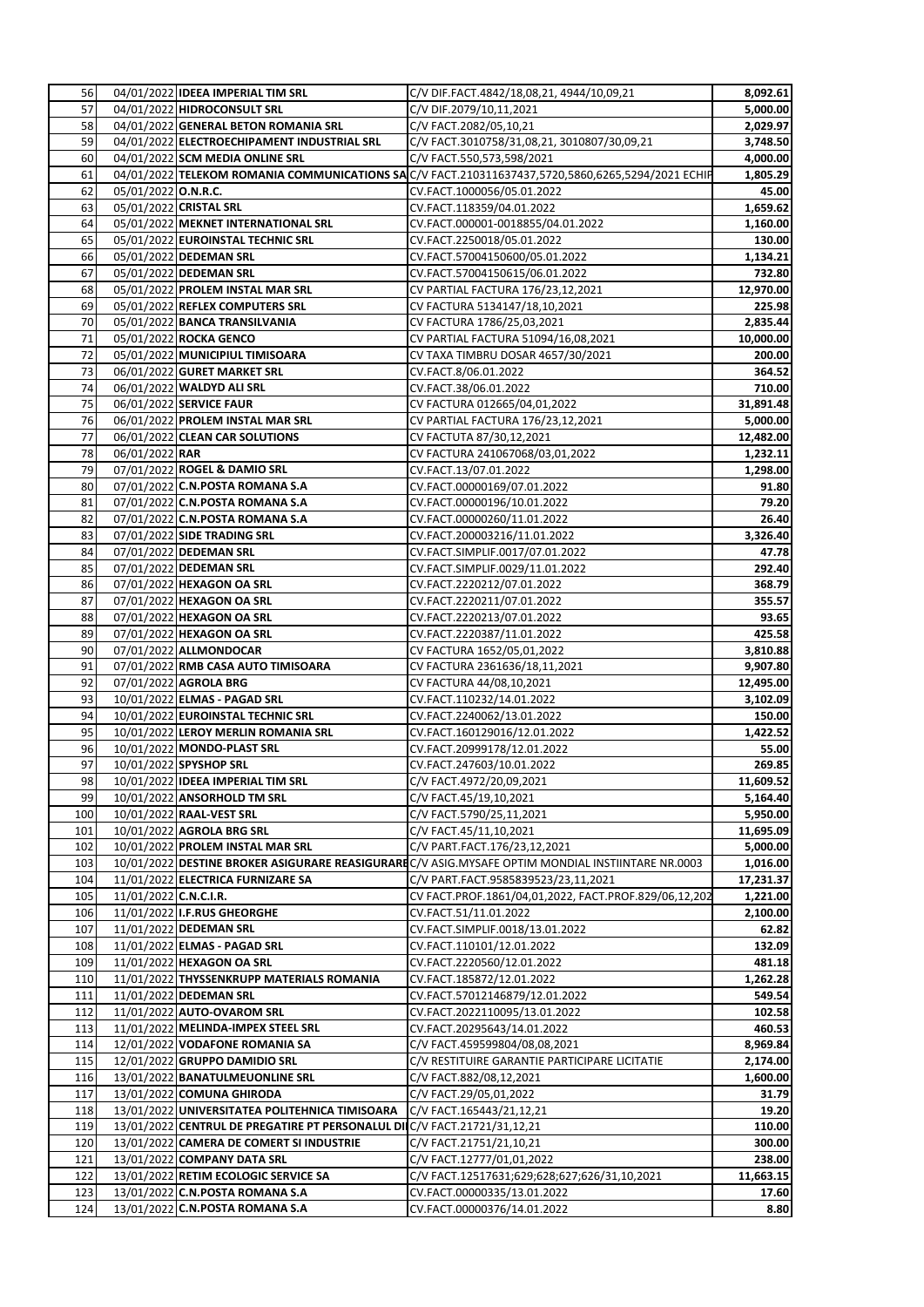|            |                             | 13/01/2022 C.N.POSTA ROMANA S.A                                                        | CV.FACT.00000445/17.01.2022                                              | 8.80               |
|------------|-----------------------------|----------------------------------------------------------------------------------------|--------------------------------------------------------------------------|--------------------|
| 126        |                             | 13/01/2022 C.N.POSTA ROMANA S.A                                                        | CV.FACT.00000485/18.01.2022                                              | 8.80               |
| 127        | 13/01/2022 DOING SRL        |                                                                                        | CV.FACT.SIMPLIF.0009/17.01.2022                                          | 330.00             |
| 128        |                             | 13/01/2022 FAN COURIER EXPRESS SRL                                                     | CV.FACT.SIMPLIF.70172220802/17.01.2022                                   | 70.57              |
| 129        |                             | 13/01/2022 FAN COURIER EXPRESS SRL                                                     | CV.FACT.SIMPLIF.10172220801/17.01.2022                                   | 83.06              |
| 130        |                             | 13/01/2022 DEDEMAN SRL                                                                 | CV.FACT.SIMPLIF.0237/14.01.2022                                          | 38.00              |
| 131        | 13/01/2022 SIROD SRL        |                                                                                        | CV.FACT.2948/14.01.2022                                                  | 985.32             |
| 132        |                             | 13/01/2022 GENERAL BETON ROMANIA SRL                                                   | CV.FACT.2256/04.08.2021                                                  | 528.33             |
| 133        |                             | 13/01/2022 ELMAS - PAGAD SRL                                                           | CV.FACT.110332/18.01.2022                                                | 985.72             |
| 134        |                             | 13/01/2022 SIDE TRADING SRL                                                            | CV.FACT.200003219/17.01.2022                                             | 1,235.52           |
| 135        |                             | 13/01/2022 INOX METAL SSR SRL                                                          | CV.FACT.23329/14.01.2022                                                 | 1,100.00           |
| 136        |                             | 13/01/2022 CABA MUR SRL                                                                | CV.FACT.0050/13.01.2022                                                  | 997.50             |
| 137        |                             | 14/01/2022 LARMICOM SRL                                                                | CV.FACT.015/14.01.2022                                                   | 262.50             |
| 138        |                             | 14/01/2022 MUGAMBO SRL                                                                 | CV.FACT.0310/14.01.2022                                                  | 240.00             |
| 139        |                             | 14/01/2022 MANETON SRL                                                                 | CV.FACT.0142/14.01.2022                                                  | 240.00             |
| 140        |                             | 14/01/2022 DEDEMAN SRL                                                                 | CV.FACT.SIMPLIF.0061/13.01.2022                                          | 7.38               |
| 141        |                             | 14/01/2022 CASAMBIENT SRL                                                              | CV.FACT.28488/14.01.2022                                                 | 4,060.00           |
| 142        |                             | 14/01/2022 TOP TRADE MARKET SRL                                                        | CV.FACT.32925/14.01.2022                                                 | 375.00             |
| 143        |                             | 14/01/2022 REGALO PRODSECOM SRL                                                        | CV.FACT.19832/14.01.2022                                                 | 565.00             |
| 144        |                             | 14/01/2022 POLTERGEIST SRL                                                             | CV.FACT.052210185/19.01.2022                                             | 29.75              |
| 145        |                             | 14/01/2022 INTER CONECTER SRL                                                          | C/V FACT.PROF.156251/14,01,2021                                          | 2,387.10           |
| 146        |                             | 14/01/2022 BUGETUL DE STAT                                                             | C/V RATA 4 TVA CF.DEC.ESALONARE 51084                                    | 339,981.00         |
| 147        |                             | 17/01/2022 Client persoana fizica S. MIHAELA                                           | CV.DP.63/17.01.2022 PORTOFEL ELECTRONIC-EROARE                           | 50.20              |
| 148        | 17/01/2022 ANCPI            |                                                                                        | CV.FACT.SIMPLIF.2389513/17.01.2022                                       | 20.00              |
| 149        |                             | 17/01/2022 EUROINSTAL TECHNIC SRL                                                      | CV.FACT.2250077/14.01.2022                                               | 1,400.00           |
| 150        |                             | 17/01/2022 M&C OVERVOLTAGE SRL                                                         | CV.FACT.7956/20.01.2022                                                  | 940.10             |
| 151        |                             | 17/01/2022 LUKOIL ROMANIA SRL                                                          | CV.FACT.SIMPLIF.177/19.01.2022                                           | 34.64              |
| 152        |                             | 17/01/2022 LUKOIL ROMANIA SRL                                                          | CV.FACT.SIMPLIF.245/20.01.2022                                           | 34.64              |
| 153        |                             | 17/01/2022 M&C OVERVOLTAGE SRL                                                         | CV.FACT.7955/20.01.2022                                                  | 612.85             |
| 154        |                             | 17/01/2022 GICA IMPORT EXPORT ITALIA SRL                                               | CV.FACT.22210186/18.01.2022                                              | 522.45             |
| 155        |                             | 17/01/2022 DEDEMAN SRL                                                                 | CV.FACT.SIMPLIF.0050/18.01.2022                                          | 180.25             |
| 156        |                             | 17/01/2022 IDENTITEHNICA BMI SRL                                                       | CV.FACT.1947/13.01.2022                                                  | 2,499.00           |
| 157        |                             | 17/01/2022 IDENTITEHNICA BMI SRL                                                       | CV.FACT.1946/13.01.2022                                                  | 1,309.00           |
| 158        |                             | 17/01/2022 PEHA CONSTRUCT SRL                                                          | C/V FACT.15967/08,10,2021                                                | 1,818.00           |
| 159        |                             | 17/01/2022 HEXAHON CREATION SRL                                                        | C/V PARTIAL FACT.2021120/29,09,2021                                      | 10,000.00          |
| 160        |                             | 17/01/2022 BUGETUL DE STAT                                                             | C/V RATA 4 DOB; PENALIT. TVA CF. DEC. ESALONARE 51084                    | 220,255.00         |
| 161        |                             | 17/01/2022 BUGETUL DE STAT                                                             | C/V RATA 2 TVA CF.DEC.ESAL.67528/25,11,21                                | 49,504.00          |
| 162        |                             | 17/01/2022 BUGETUL DE STAT                                                             | C/V RATA 2 IMP.PROFIT CF.DEC.ESAL.67528/25,11,21                         | 15,400.00          |
| 163        |                             | 17/01/2022 BUGETUL DE STAT                                                             | C/V RATA 2 ACCESORII TVA CF.DEC.ESAL.67528/25,11,21                      | 8,788.00           |
| 164        |                             | 18/01/2022 TITUS MAGNIFICUS REPARATII SRL<br>18/01/2022 TITUS MAGNIFICUS REPARATII SRL | CV.FACT.327/14.01.2022                                                   | 250.00             |
| 165<br>166 |                             | 18/01/2022 Client persoana fizica B. ANA MARIA                                         | CV.FACT.328/18.01.2022<br>CV.DP.70/18.01.2022 PORTOFEL ELECTRONIC-EROARE | 450.00<br>18.30    |
| 167        |                             |                                                                                        |                                                                          |                    |
|            |                             |                                                                                        |                                                                          |                    |
|            |                             | 18/01/2022 Client persoana fizica M. DAVID DOINA                                       | CV.DP.71/18.01.2022 RESTITUIRE AB.GEN.30 ZILE EROARE T                   | 130.00             |
| 168        |                             | 18/01/2022 LUKOIL ROMANIA SRL                                                          | CV.FACT.00125/25.01.2022                                                 | 1,801.28           |
| 169        |                             | 18/01/2022 LUKOIL ROMANIA SRL                                                          | CV.FACT.00118/23.01.2022                                                 | 2,672.25           |
| 170        |                             | 18/01/2022 SOC COOP PROGRESUL                                                          | C/V FACT.7494/17,01,2022                                                 | 5,712.00           |
| 171        |                             | 18/01/2022 HEXAGON CREATION SRL                                                        | C/V DIF.FACT.2021120/29,09,2021                                          | 10,000.00          |
| 172        |                             | 18/01/2022 INDECO GRUP SRL                                                             | C/V FACT.18253/14,10,21; 20282/07,01,22                                  | 1,085.01           |
| 173        |                             | 19/01/2022 PROLEM INSTAL MAR SRL                                                       | C/V PARTIAL FACT.176/23,12,21                                            | 5,000.00           |
| 174        | 19/01/2022 <b>FERMIT SA</b> |                                                                                        | C/V FACT.7059/02,08,21; 47061/02,08,21                                   | 10,894.45          |
| 175        |                             | 19/01/2022 FOERCH SRL                                                                  | C/V FACT.10720/28.07; 10907/30.07;18018/02.08.21                         | 3,958.63           |
| 176        |                             | 19/01/2022 PROPHETIT GROUP SRL                                                         | C/V FACT.1384/18,01,2022                                                 | 200.00             |
| 177        |                             | 19/01/2022 B.E.J.A.DRAGOMIR, STEPANOV SI ASOC.                                         | CV.FACT.92916/19.01.2022                                                 | 178.50             |
| 178        |                             | 19/01/2022 C.N.POSTA ROMANA S.A                                                        | CV.FACT.00000528/19.01.2022                                              | 17.60              |
| 179        |                             | 19/01/2022 C.N.POSTA ROMANA S.A                                                        | CV.FACT.00000553/20.01.2022                                              | 35.20              |
| 180        |                             | 19/01/2022 C.N.POSTA ROMANA S.A                                                        | CV.FACT.00000596/21.01.2022                                              | 8.80               |
| 181        |                             | 19/01/2022 C.N.POSTA ROMANA S.A                                                        | CV.FACT.00000633/25.01.2022                                              | 26.40              |
| 182        |                             | 19/01/2022 Client persoana fizica T. E.                                                | CV.DP.79/19.01.2022 RESTITUIRE AB.GEN.30 ZILE EROARE T                   | 130.00             |
| 183        | 19/01/2022 DOING SRL        |                                                                                        | CV.FACT.SIMPLIF.0000944/19.01.2022                                       | 114.00             |
| 184        |                             | 19/01/2022 DEDEMAN SRL                                                                 | CV.FACT.SIMPLIF.0003/19.01.2022                                          | 46.48              |
| 185        |                             | 19/01/2022 CASAMBIENT SRL                                                              | CV.FACT.28500/20.01.2022                                                 | 4,480.00           |
| 186<br>187 |                             | 19/01/2022 MONDO-PLAST SRL<br>20/01/2022 PENTAGON SRL                                  | CV.FACT.20999365/19.01.2022<br>CV.FACT.122000015/17.01.2022              | 360.00<br>1,748.47 |
| 188        |                             | 20/01/2022 FARMACIA TONICA                                                             | CV.FACT.2502/21.01.2022                                                  | 715.68             |
| 189        |                             | 20/01/2022 FAN COURIER EXPRESS SRL                                                     | CV.FACT.40202477402/20.01.2022                                           | 42.60              |
| 190        |                             | 20/01/2022 POLITRAD COMPANY SRL                                                        | CV.FACT.03673/21.01.2022                                                 | 185.00             |
| 191        |                             | 20/01/2022 COLOR-METAL SRL                                                             | CV.FACT.12019245/20.01.2022                                              | 418.92             |
| 192        |                             | 20/01/2022 ELMAS - PAGAD SRL                                                           | CV.FACT.110448/20.01.2022                                                | 428.00             |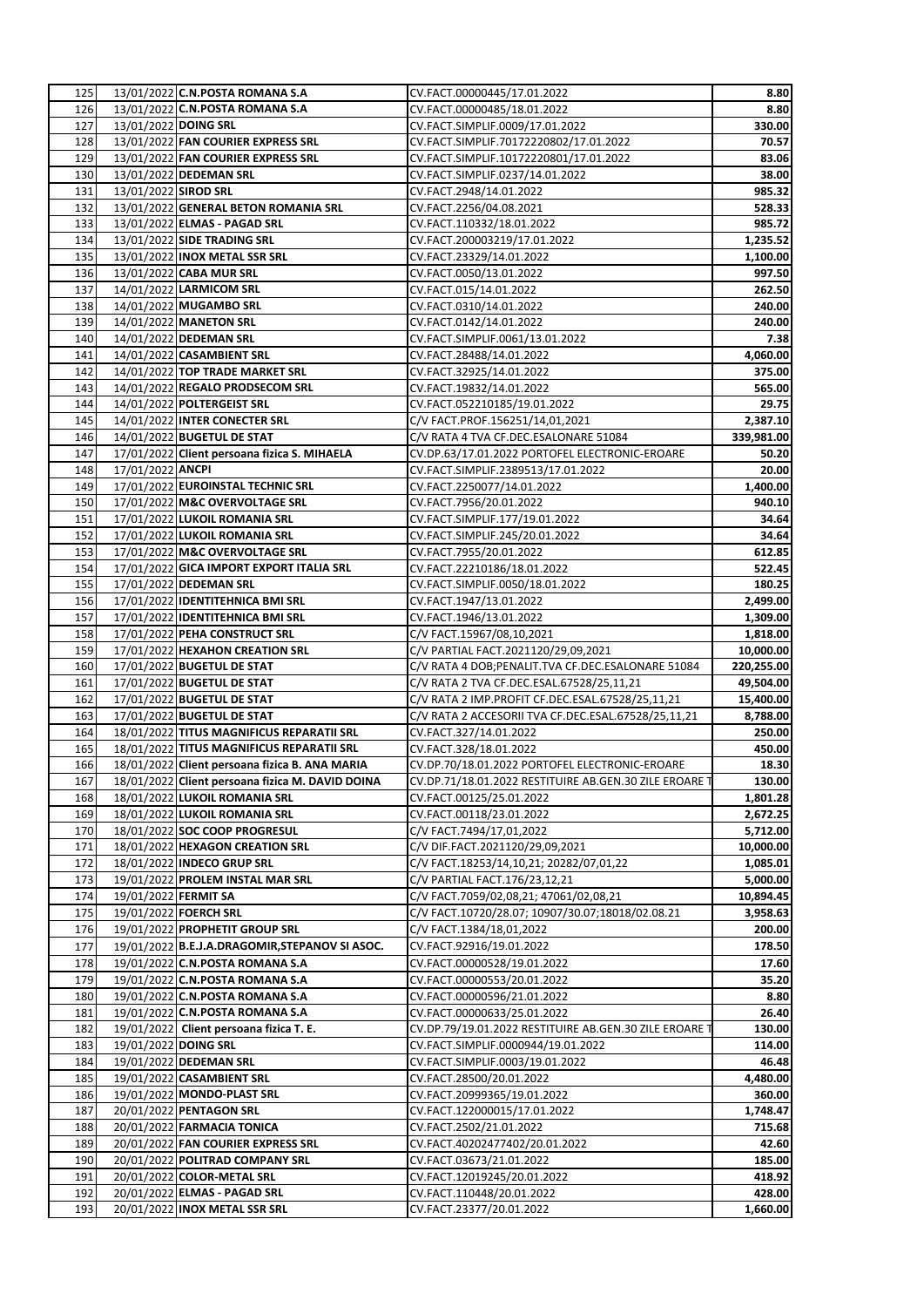| 194        |                   | 20/01/2022 MEC-DIESEL SEE SRL               | C/V FACT.33893;3054;3192/AUG.2021                                                        | 4,194.00  |
|------------|-------------------|---------------------------------------------|------------------------------------------------------------------------------------------|-----------|
| 195        |                   | 20/01/2022 MHS TRUCK SERVICE SRL            | C/V FACT.106351;106352/22.09.2021                                                        | 2,844.97  |
| 196        |                   |                                             | 20/01/2022 DESTINE BROKER ASIGURARE REASIGURAREC/V RATA 4 ASIGURARI VALORI POLITA 131913 | 954.00    |
| 197        |                   | 20/01/2022 POSTA ROMANA                     | C/V PENSII ALIMENTARE EXPEDIATE                                                          | 843.00    |
| 198        |                   | 20/01/2022 PROLEM INSTAL MAR SRL            | C/V PART.FACT.176/23,12,2021                                                             | 5,000.00  |
| 199        |                   | 20/01/2022 CLEAN CAR SOLUTIONS              | C/V PART.FACT.0088/06,01,2022                                                            | 10,000.00 |
| 200        |                   | 20/01/2022 VERTIQUAL ENGINEERING SRL        | C/V PART.FACT.9840/02,11,2021                                                            | 10,000.00 |
| 201        |                   | 20/01/2022 COPROT SRL                       | C/V FACT.36383/03,08,2021                                                                | 23,909.39 |
| 202        |                   | 20/01/2022 TOPPRINT TIM SRL                 | C/V PARTIAL FACT.20262/05,11,2021                                                        | 9,602.24  |
| 203        |                   | 20/01/2022 IDEEA IMPERIAL TIM SRL           | C/V FACT.5081,5046,5021/OCT.2021                                                         | 11,002.26 |
| 204        |                   | 21/01/2022 Client persoana fizica G. I.     | CV.DP.94/21.01.2022 RESTITUIRE PORTOFEL ELECTRONIC                                       | 2,150.00  |
| 205        |                   | 21/01/2022 TIM CICLOP SRL                   | CV.FACT.2105478/21.01.2022                                                               | 2,182.78  |
| 206        |                   | 21/01/2022 ROLLING SRL                      | CV.FACT.90483/25.01.2022                                                                 | 25.92     |
| 207        |                   | 21/01/2022 POLTERGEIST SRL                  | CV.FACT.172210173/25.01.2022                                                             | 1,834.00  |
| 208        |                   | 21/01/2022 POLTERGEIST SRL                  | CV.FACT.172210174/26.01.2022                                                             | 560.00    |
| 209        |                   | 21/01/2022 DEDEMAN SRL                      | CV.FACT.SIMPLIF.0052/26.01.2022                                                          | 132.60    |
| 210        |                   | 21/01/2022 LEROY MERLIN ROMANIA SRL         | CV.FACT.160130465/26.01.2022                                                             | 240.76    |
| 211        |                   | 21/01/2022 TOPPRINT TIM SRL                 | C/V PART.FACT.20262/05,11,21                                                             | 10,000.00 |
| 212        | 21/01/2022 COPROT |                                             | C/V PART. FACT.36384/03,08,2021                                                          | 20,000.00 |
| 213        |                   | 21/01/2022 COPROT SRL                       | C/V PART. FACT.36384/03,08,2021                                                          | 25,444.46 |
| 214        |                   | 25/01/2022 E-XAND CONSULTING SRL            | CV.FACT.150/25.01.2022                                                                   | 1,880.00  |
| 215        |                   | 25/01/2022 DEDEMAN SRL                      | CV.FACT.SIMPLIF.0080/25.01.2022                                                          | 389.87    |
|            |                   | 25/01/2022 DEDEMAN SRL                      |                                                                                          |           |
| 216<br>217 |                   |                                             | CV.FACT.8201047569/25.01.2022                                                            | 863.41    |
|            |                   | 25/01/2022 FARMACIA TONICA                  | CV.FACT.3801/25.01.2022                                                                  | 145.00    |
| 218        |                   | 25/01/2022 MELINDA-IMPEX STEEL SRL          | CV.FACT.20323578/25.01.2022                                                              | 3,096.62  |
| 219        |                   | 25/01/2022 MELINDA-IMPEX STEEL SRL          | CV.FACT.20295791/25.01.2022                                                              | 393.56    |
| 220        |                   | 25/01/2022 PROLEM INSTAL MAR SRL            | C/V PART.FACT.176/23,12,2021                                                             | 3,500.00  |
| 221        |                   | 25/01/2022 CLEAN CAR SOLUTIONS SRL          | C/V PART.FACT.0088/06,01,2022                                                            | 10,000.00 |
| 222        |                   | 26/01/2022 MANETON SRL                      | CV.FACT.0143/26.01.2022                                                                  | 240.00    |
| 223        |                   | 26/01/2022 MUGAMBO SRL                      | CV.FACT.0311/26.01.2022                                                                  | 240.00    |
| 224        |                   | 26/01/2022 II.I.TOPALA NICOLAE - IONEL      | CV.FACT.0022/26.01.2022                                                                  | 1,942.50  |
| 225        |                   | 26/01/2022 C.N.POSTA ROMANA S.A             | CV.FACT.00000689/26.01.2022                                                              | 47.90     |
| 226        |                   | 26/01/2022 C.N.POSTA ROMANA S.A             | CV.FACT.00000724/27.01.2022                                                              | 8.80      |
| 227        |                   | 26/01/2022 C.N.POSTA ROMANA S.A             | CV.FACT.00000758/28.01.2022                                                              | 55.60     |
| 228        |                   | 26/01/2022 C.N.POSTA ROMANA S.A             | CV.FACT.00000760/28.01.2022                                                              | 18.00     |
| 229        |                   | 26/01/2022 DEDEMAN SRL                      | CV.FACT.8200543926/20.01.2022                                                            | 541.54    |
| 230        |                   | 26/01/2022 TITUS MAGNIFICUS REPARATII SRL   | CV.FACT.333/27.01.2022                                                                   | 300.00    |
| 231        |                   | 26/01/2022 LEROY MERLIN ROMANIA SRL         | CV.FACT.160130569/27.01.2022                                                             | 665.80    |
| 232        |                   | 26/01/2022 CASAMBIENT SRL                   | CV.FACT.11611/28.01.2022                                                                 | 4,034.00  |
| 233        |                   | 26/01/2022 PROLEM INSTAL MAR SRL            | C/V DIF.FACT.176/23.12.2021                                                              | 6,500.00  |
| 234        |                   | 26/01/2022 PILKINGTON AUTOMOTIVE ROMANIA SA | C/V FACT.840384883/11.10.2021                                                            | 3,659.51  |
| 235        |                   | 26/01/2022 CLEAN CAR SOLUTIONS SRL          | C/V PART.FACT.0088/06,01,2022                                                            | 10,000.00 |
| 236        |                   | 26/01/2022 ANDYMA IMAGE SRL                 | C/V FACT, 8629435/17.12.2021                                                             | 1,190.00  |
| 237        |                   | 26/01/2022 PREMIUM LUBRICANTS SA            | C/V RESTITUIRE GAR PART.LICITATIE                                                        | 1,826.00  |
| 238        |                   | 26/01/2022 EXPLOMED SRL                     | C/V FACT.21730/27,07,2021                                                                | 22,495.00 |
| 239        |                   | 27/01/2022 Client persoana fizica T. IRINA  | CV.DP.109/27.01.2022 RESTITUIRE PORTOFEL ELECTRONIC                                      | 171.00    |
| 240        |                   | 27/01/2022 GURET MARKET SRL                 | CV.FACT.2/27.01.2022                                                                     | 69.23     |
| 241        |                   | 27/01/2022 TIM CICLOP SRL                   | CV.FACT.284410/28.01.2022                                                                | 110.96    |
| 242        |                   | 27/01/2022 DEDEMAN SRL                      | CV.FACT.8200544083/31.01.2022                                                            | 577.18    |
| 243        |                   | 27/01/2022 SUM COLOR 2016 SRL               | CV.FACT.20220019/31.01.2022                                                              | 100.00    |
| 244        |                   | 27/01/2022 AAA NICE SOLUTION SRL            | CV.FACT.5911/28.01.2022                                                                  | 4,209.96  |
| 245        |                   | 27/01/2022 SERV-REPARATII DIV SRL           | C/V RESTITUIRE GAR.BUNA EXECUTIE LA CTR.39/11,04,2016                                    | 2,130.00  |
| 246        |                   | 27/01/2022 COLOR METAL SRL                  | C/V FACT.PROF.144094/20,01,2022                                                          | 5,208.18  |
| 247        |                   | 28/01/2022 BLUE SYS TECHNOLOGYES SRL        | C/V FACT.555/30.09.21;3671/08.10.21;639/27.10.21                                         | 3,597.46  |
| 248        |                   | 28/01/2022 BERENZ SPEDITION SRL             | C/V FACT.1200/21,01,2022                                                                 | 176.12    |
| 249        |                   | 28/01/2022 CASAMBIENT SRL                   | CV.FACT.28525/31.01.2022                                                                 | 2,600.00  |
| 250        |                   | 28/01/2022 ELMAS - PAGAD SRL                | CV.FACT.110764/31.01.2022                                                                | 2,399.98  |
| 251        |                   | 31/01/2022 AGB ANLA MARKET SRL              | CV.FACT.34/31.01.2022                                                                    | 391.25    |
|            |                   |                                             |                                                                                          |           |

## **B. PLATI AFERENTE CHELTUIELILOR DE PERSONAL**

| <b>NR.CRT</b> | DATA PLATII | <b>FURNIZOR</b>                 | <b>DESCRIERE PLATA</b>                 | <b>SUMA</b> |
|---------------|-------------|---------------------------------|----------------------------------------|-------------|
|               |             | 03/01/2022 ANGAJATI STPT        | CV.ALOCATIE HRANA SEPT., OCT., NOIEMB. | 1,843.53    |
|               |             | 04/01/2022 ANGAJATI STPT        | CV.ALOCATIE HRANA SEPT., OCT., NOIEMB. | 1,652.82    |
|               |             | 04/01/2022 ANGAJAT STPT N.M.    | DP.16/04.01.2022 CV.AVANS DECEMBRIE    | 350.00      |
| 41            |             | 04/01/2022 ANGAJAT STPT S.M.    | DP.18/04.01.2022 CV.GARANTIE MATERIALA | 3,450.00    |
|               |             | 04/01/2022 ANGAJAT STPT B. A.M. | DP.19/04.01.2022 CV.GARANTIE MATERIALA | 2,450.00    |